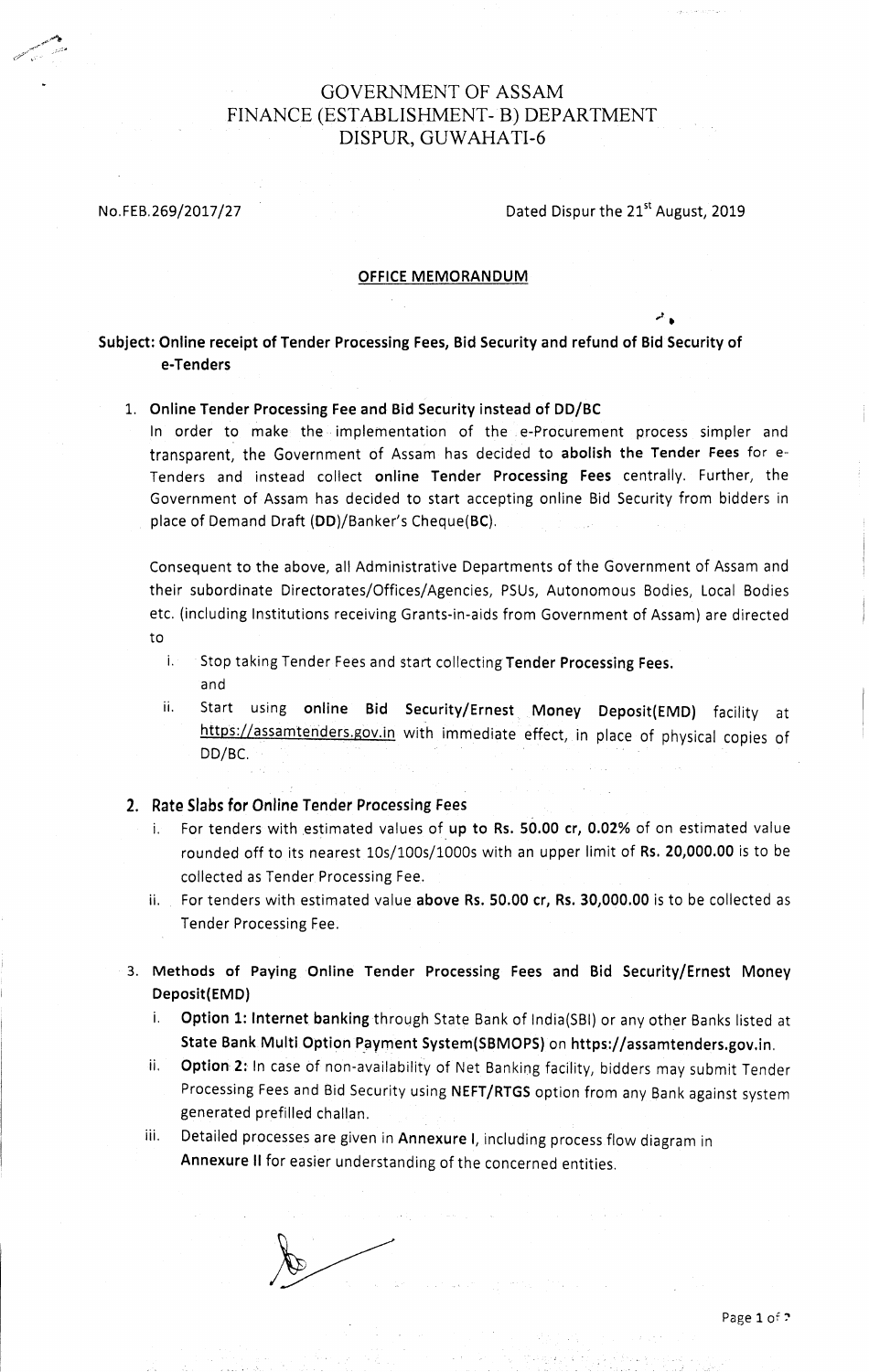- 4. All Administrative Departments of the Government of Assam and their subordinate Directorates/offices/Agencies, All Administrative Departments of the Government of Assam and their subordinate<br>Directorates/Offices/Agencies, PSUs, Autonomous Bodies, Local Bodies etc. (including<br>Institutions receiving Grants-in-aids from Government of mentioned at Annexure III. Institutions receiving Grants-in-aids from Government of Assam) further may contact<br>e-Procurement Cell, Finance Department in case of any clarification, contact details are
- 5. The Heads of the Departments are requested to circulate this Office Memorandum to the Subordinate Offices and the Autonomous Bodies/Local Bodies/Corporations/PSUs under<br>their administrative control.
- 6. This Office Memorandum shall come into force with immediate effect and the Departments<br>shall take all steps to ensure compliance.
- 7. This issues with the approval of the Hon'ble Finance Minister, Government of Assam.

Sd/- Samir K. Sinha, IAS Principal Secretary Gow. of Assam Finance Department.

# Memo. No.FEB.269/2017/27-A

Dated Dispur the 21<sup>st</sup> August, 2019

Copy forwarded for information and necessary action ro :

- 
- 2. The Principal Secretary to Hon'ble Chief Minister, Assam<br>3. P.S to Honble Finance Minister, Assam<br>4. S.O. to the Chief Secretary. Assam. 1. The Accountant General (A&E), Assam, Maidamgaon, Beltola, Guwahati-29.
- 
- 
- 5. All Additional Chief Secretaries/Principal Secretaries/Commissioner & Secretaries/Secretaries to<br>the Govt. of Assam.<br>6. All Administrative Departments.<br>7. All Heads of Department Govt. of Assam.<br>8. All Divisional Commis
- 
- 
- 
- 
- 
- 11. All Sr. F A/ FAO of Administrative Department / Heads of Department
- 12. All Treasuries / Sub-Treasuries.
- $, 13$ . Pinance (e.GU) Department for uploading in the website.

By order etc.,

6  $\int$ 

Deputy Secretary to the Govt. of Assam <br>  $\lambda$  Finance (Estt.-B) Department. (Fulbar Ali)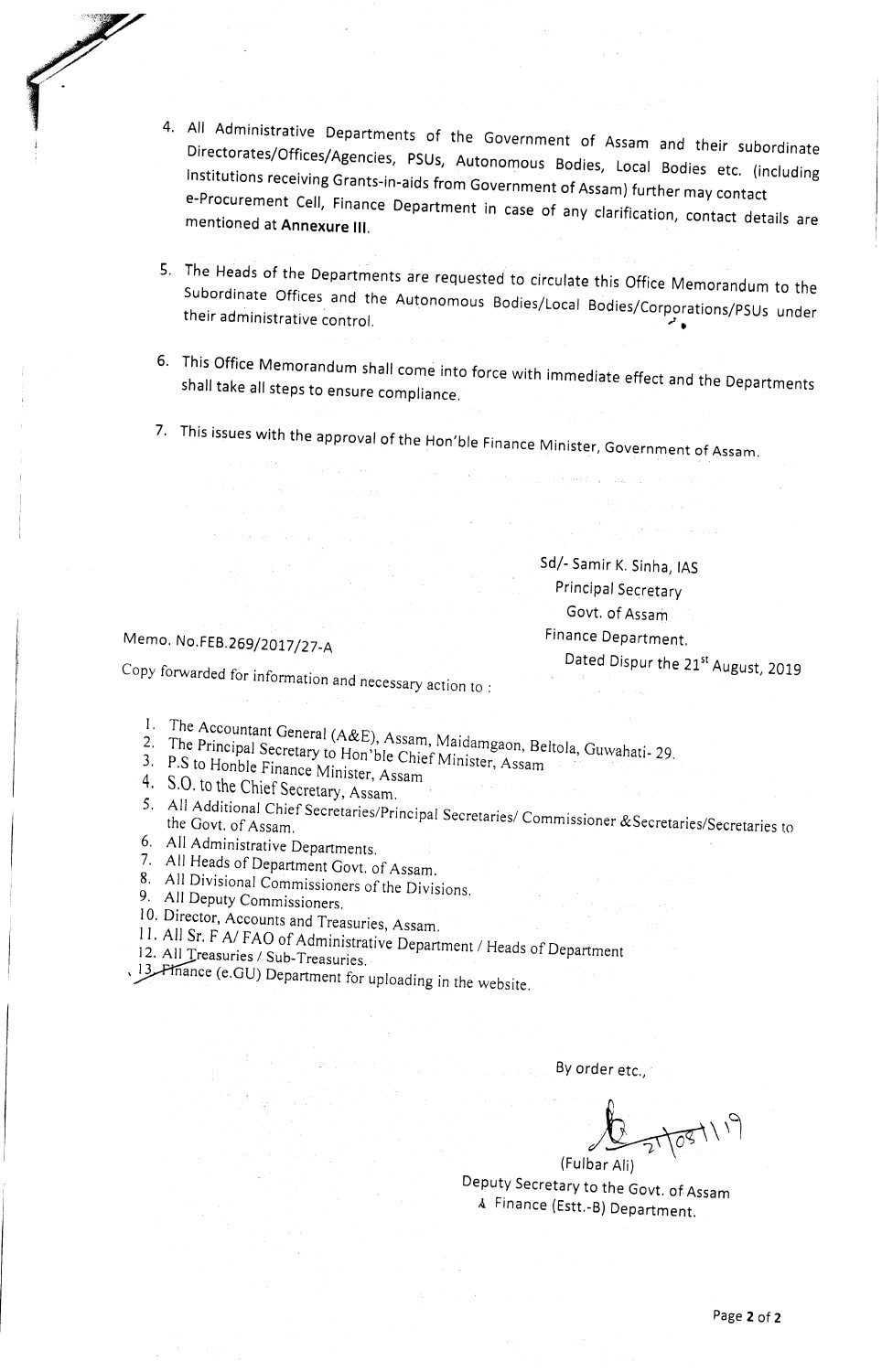#### Annexure <sup>I</sup>

The Government of Assam is pleased to prescribe the following procedure to be adopted for deposit of Tender Processing Fees and Bid security/EMD related to e-procurement of the All Administrative Departments of the Government of Assam and their subordinate Directorates/Offices/Agencies etc. (including Institutions receiving Grants-in-aids from Government of Assam)

#### l. Payment procedure:

- a) Bidder shall login to https://assamtenders.gov.in using his/her login ID and password.
- b) At the time of bid submission process, bidder shall initiate payment of pre-defined Tender Processing Fees &/or Bid Security/EMD for that tender by selecting "Pay Online" option, and choose payment option as SBI Bank,
- c) After accepting Terms & conditions, system will redirect to State Bank Multi Option Payment System(SBMOPS) to choose mode of online payment from either of the following payments mode:

Option 1: Internet banking from State Bank of India(SBI) or any other Banks listed at SBMOPS on http://assamtenders.gov.in;

Option 2: NEFT/RTGS in case of offline payment from any Bank.

# d) Option 1: lnternet banking from any Banks tisted at (SBMOpS);

step l: After selecting the desired Bank for online fund transfer under Net Banking section at SBMOPS on e-Procurement portal, bidder shall be redirected to the login page of the selected Bank to complete the payment procedure.

Step ll: Bidder shall receive a confirmation message regarding success/failure of the<br>action transaction.

Step III: If the transaction is successful, system will allow that bidder to submit his/her bid.<br>Step IV: If the transaction is failure when their Step IV: If the transaction is failure, the bidder shall have to try again for payment from<br>Step L Step l.

# e) Option 2: NEFT/RTGS in case of offline payment from any Bank;

Step I: After selecting the NEFT/RTGS option under Other Payment Mode section at SBMOPS on e-Procurement portal, the bidder shall get NEFT/RTGS form with beneficiary details.

Step II: Bidder has to transfer fund according to the information available in the system generated NEFT/RTGS form under his/her login against any particular tender. Transfer of fund to any other account details will not be considered.

Step III: Once payment is made, the bidder should go back to e-Procurement portal (https://assamtenders.gov.in) after sufficient time (generally 4 hours after actual

transaction) to reflect the NEFT/RTGS information from the issuer Bank to e-procurement portal, in order to verify the payment made and complete the bidding process.

Step IV: If verification is successful, the system will provide confirmation and allow to submit the bid.

Step V: If the payment verification is unsuccessful even after sufficient time has elapsed, it indicates that the transaction has failed in which case the amount will be returned to the source account from where it was debited,

# ll. Refund/Settlement process:

a) E-Procurement portal of Government of Assam has five stages (for two cover system) after bid submission closing i.e. Technical Opening, Technical Evaluation, Financial Opening, Financial Evaluation and Award of Contract (AOC). After completion of every stage, Tender lnviting Authority (TlA) will declare the status of every participated bidder as successful or unsuccessful. Every unsuccessful bidder willget back his/her EMD within T+4 Bank working

Page 1 of 2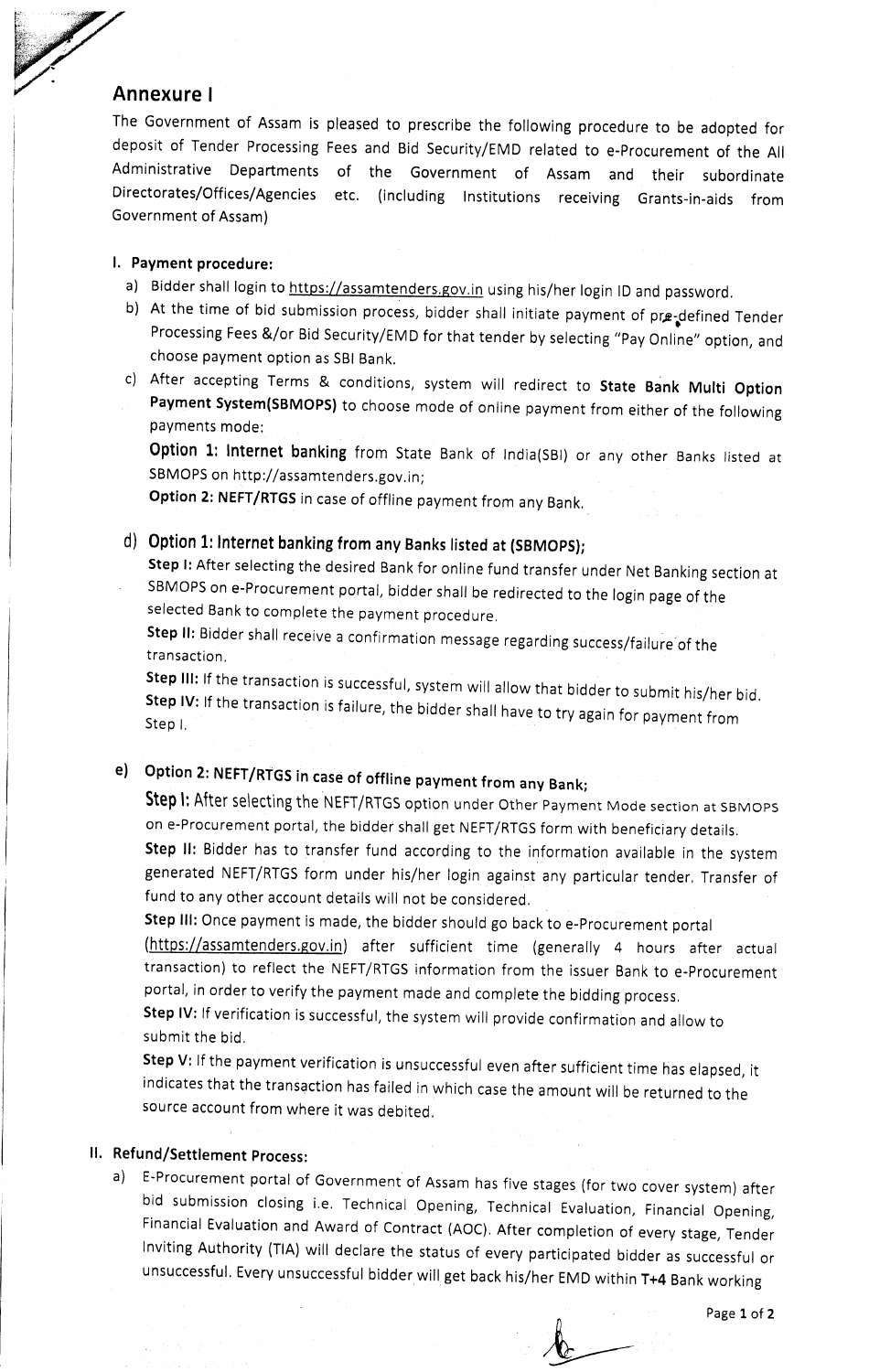days where T will mean the date on which information on rejection of bid is uploaded in the e-Procurement portal by the TIA.<br>In any other methods, whenever TIA rejects any bidder and uploads the reason for rejection

online, every unsuccessful bidder will get back his/her EMD within T+4 Bank working days.

- b) If TIA forfeit any bidder's EMD on the same day of rejection, that amount will be transferred to specified treasury head for Government Departments and to the specific Bank account provided by the State PSU/Autonomous B
- c) After submission of Performance Bank Guarantee (PBG), if applicable, by the Selected Bidder/Bidders, TIA will upload the Award of Contract (AOC) on https://assamtenders.gov.in. EMD submitted by the Selected Bidder/Bidde

# lll. Accounting and Monitoring process:

- a) After opening of any Tender, TIA will able to get the details of online transactions related to that particular Tender (through the MIS report generated on https://assamtenders.gov.in).
- b) The Nodal officer of the Finance Department, Government of Assam will be able to fetch all online fund transfer related information from e-Procurement portal for the tenders already opened by the respective TlAs.
- related report to the Nodal officer of the Finance Department, Government of Assam, while maintaining the<br>transparency and spirit of the online bidding process. c) State Bank of India, as the aggregator Bank, will also submit all transaction
- d) The contact details ofthe e-procurement Help Desk are given in Annexure

 $\sqrt[3]{\frac{1}{2}}$ 

t.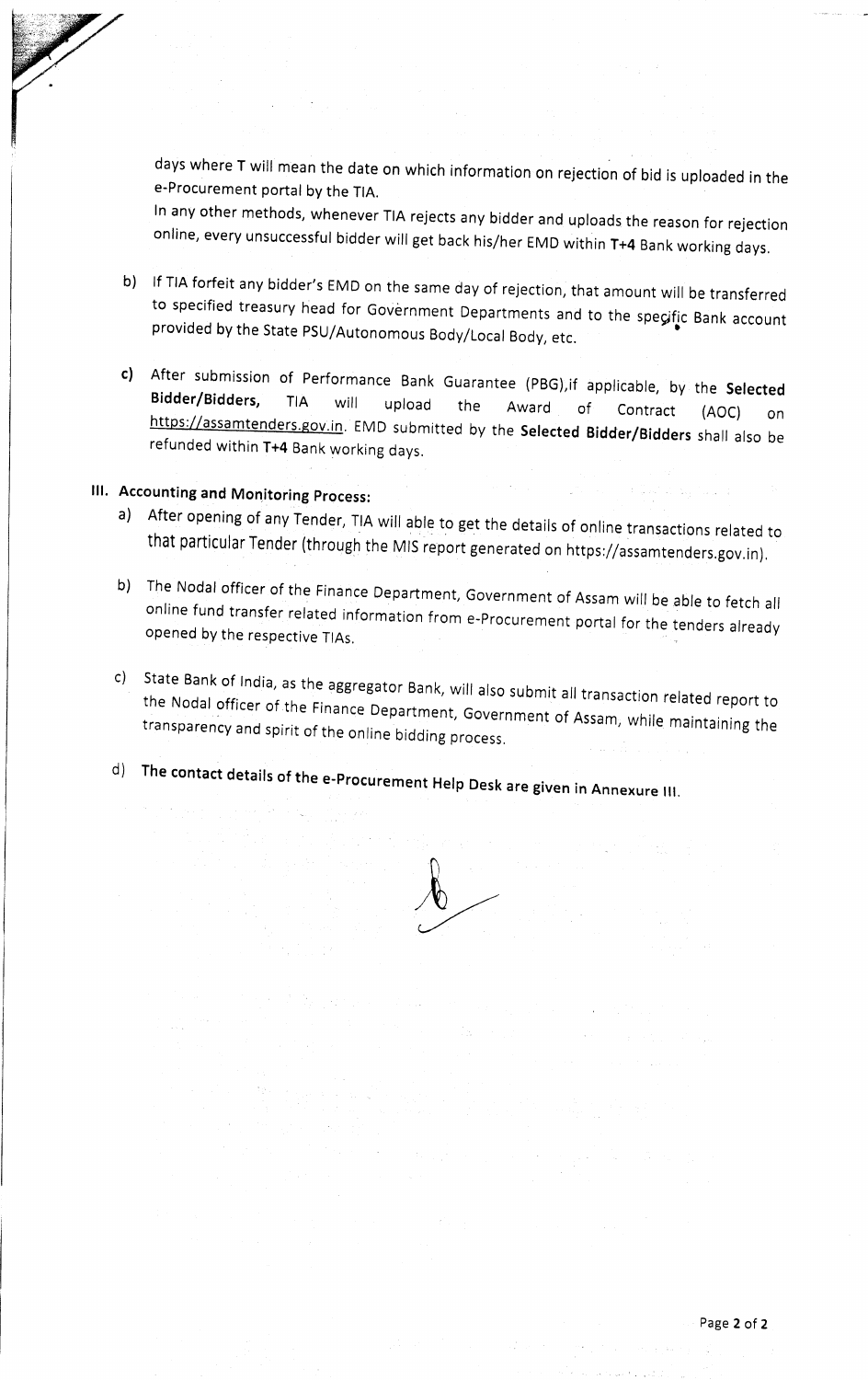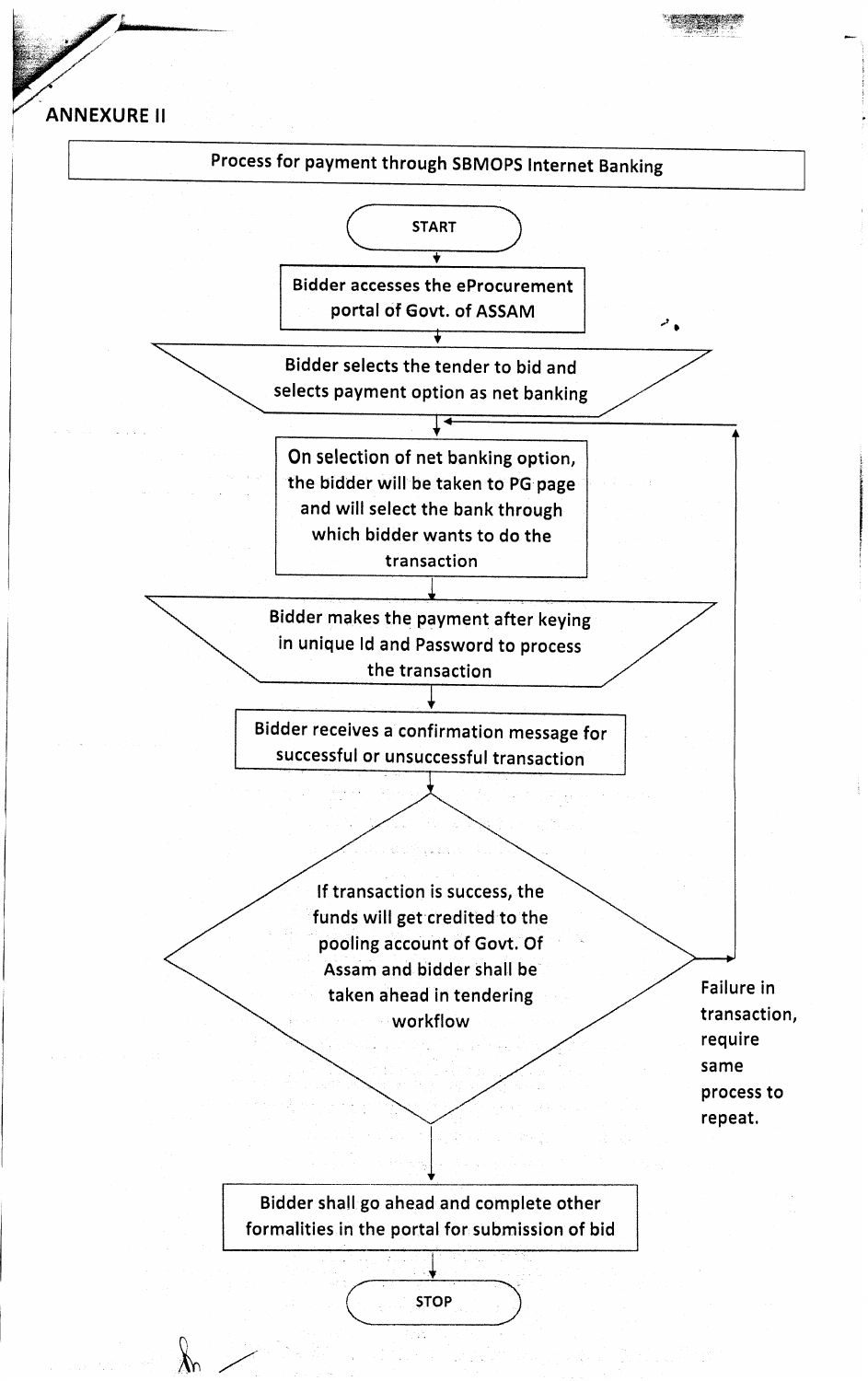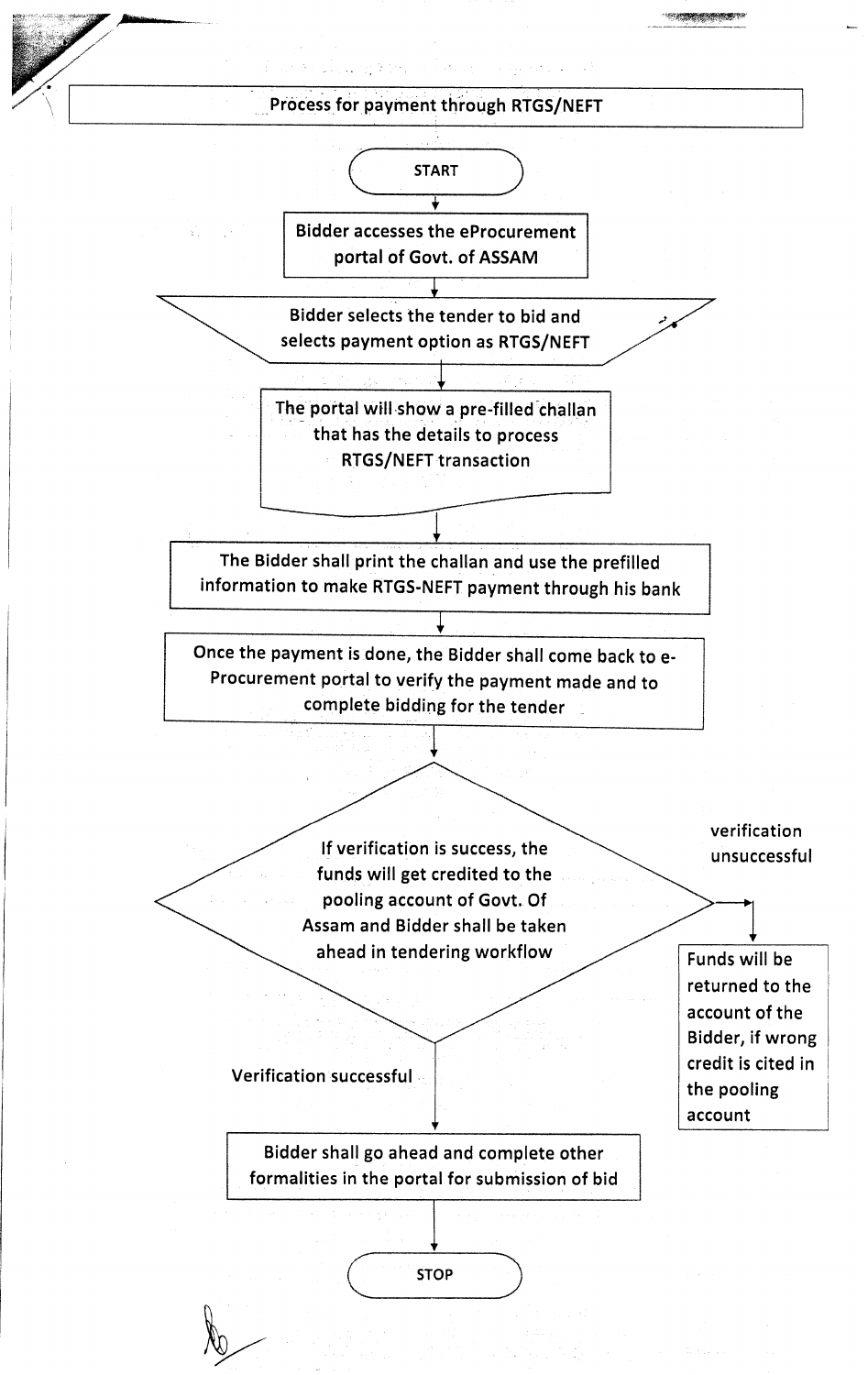